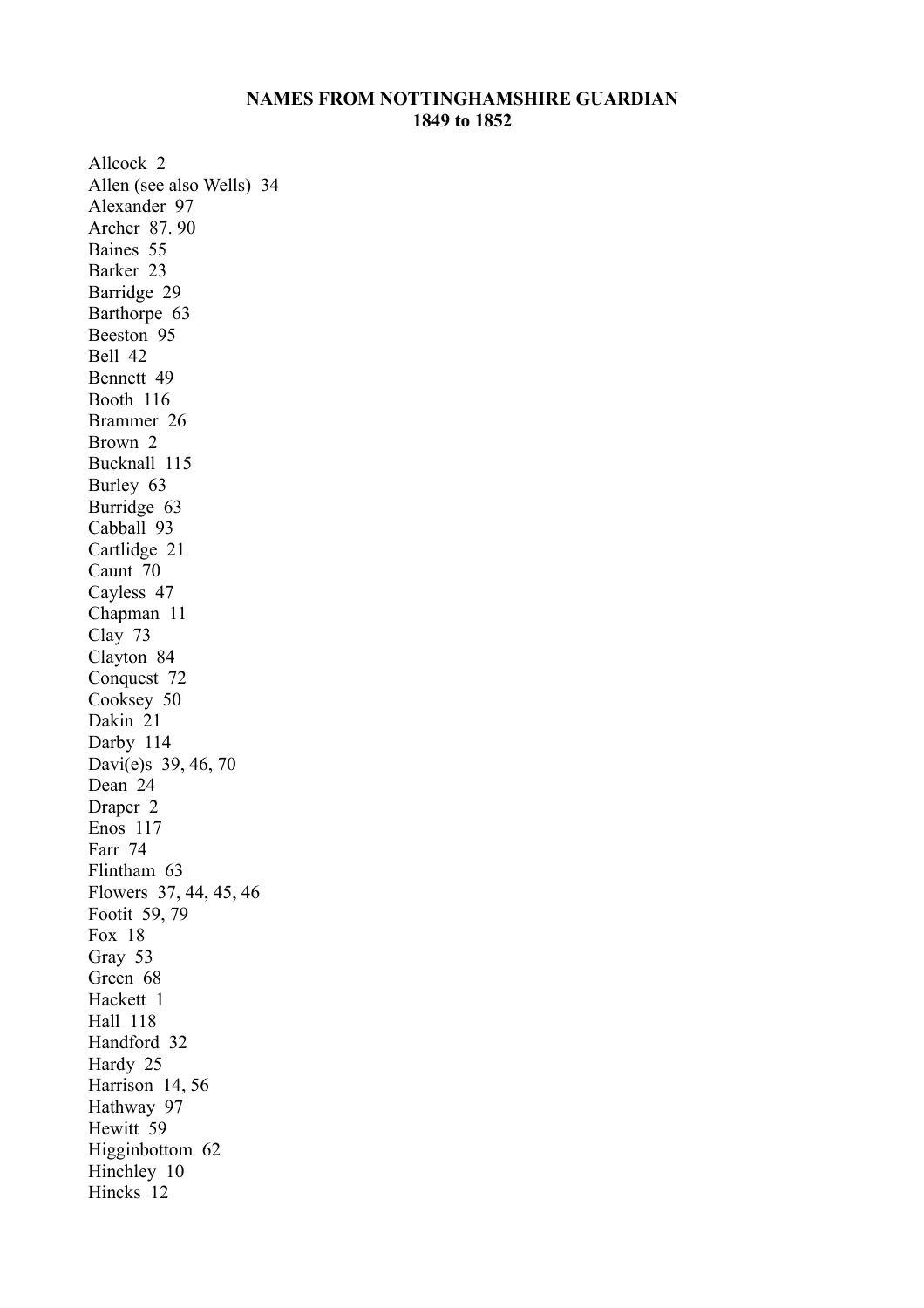Hindley 85, 110 Hine 17 Holden 70 Holt 91 Hopewell 118 Horrocks 117 Hull 80 Hunt 50 Hurst 86 Hutchinson 36 Johnson 63, 85 Jones 23, 82 Key 105 Kilburn 109 Knott 3 Latham 28 Letts 30 Mason 66 Mather 70, 102 Matthews 88, 97 Mee 48 Mellor 16 Millington 51 Morley 19 Mullings 18 Naseby 7 Newton 2, 5, 58 Palethorpe 9, 69 Parr 104 Patchitt 40 Paxton 33 Peet 6 Peters 97 Polkey 47 Radford 63 Rayner 79 Revill 20 Rhodes 61 Richardson 106 Robinson 57, 94 Roworth 60 Rundall 77 Rutherford 81 Savage 43 Searston 34 Simmons 41 Smith 49, 65, 70 Snell 38, 98 Spooner 8 Spurr 113 Stevens 75 Swanwick 2